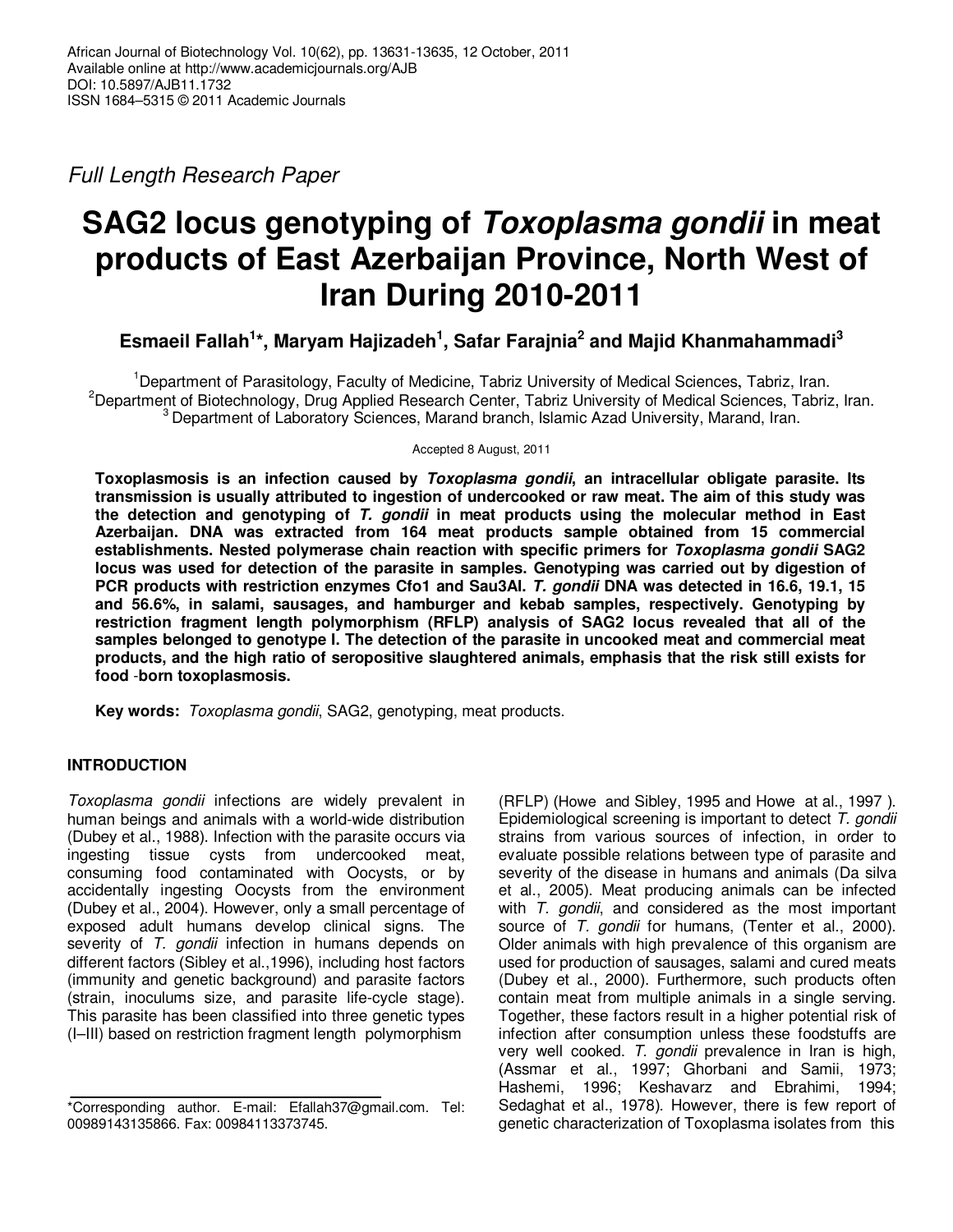| <b>Primer name</b> | <b>Sequence</b>               |
|--------------------|-------------------------------|
| SAG2 -F1           | CTCGAACAGGAACACAAAGG          |
| SAG2-R1            | AGGGTGCCTCCAACAGTCTTC         |
| SAG2-F2            | <b>GAAATGTTTCAGGTTGCTG</b>    |
| SAG2-R2            | AAGAGCGAACTTGAACACAAC         |
| SAG2-F3            | <b>TCTGTTCTCCGAAGTGACTCC</b>  |
| SAG2-R3            | <b>GGTATTCAAAGCGTGCATTATC</b> |
| SAG2-F4            | <b>ATTCTCATGCCTCCGCTTC</b>    |
| SAG2-R4            | AACGTTTCACGAAGGCACAC          |

**Table1.** Names and sequences of the polymerase chain reaction primer pairs used.

country. In this study, isolation and genetic analysis of T. gondii obtained from meat products in Iran was done.

## **MATERIALS AND METHODS**

#### **Sample collection and DNA extraction from tissue samples**

 A total of 164 samples including 48 salami, 46 sausage, 40 hamburger and 30 kebab samples were collected from different factories from East Azerbaijan provinces. Samples were kept in the freezer at -12°C before been used.DNA was extracted from tissue sample using Accu Prep® Genomic DNA Extraction Kit (Bio Neer) according to the manufacturer*′*s instruction. All DNA extracts were stored at -20°C until use.

#### **Detection of T. gondii infection by nested-PCR**

Specific primers were obtained from MWG (Germany) and PCR amplification of SAG2 gene was performed as described by Dudy et al. (1989). Briefly, the extracted DNA was used as template for the first PCR reaction to amplify the region corresponding to 5' and 3*′* flanking sequences of T. gondii surface antigen P22. In the second set of reactions, the product of the first reaction was employed as template to amplify a fragment corresponding to bases 1-19 and 202-221 in 5*′* and 3*′* flanking region of antigen P22 antigen, respectively (khodaai et al., 1988; Burg et al., 1989).

### **Amplification of SAG2 locus as a target for genotyping**

SAG2 locus has two polymorphic sites at 3´ and 5´ ends for type II and type III (Howe et al., 1997). So, amplification of this locus was performed separately. The 5´end of SAG2 locus was amplified using standard PCR with outer primers. 1 µl of the first PCR amplicons was subsequently used as a template for nested-PCR with specific internal primers. The protocol for temperature cycling included 30 cycles that consisted of 4 min of denaturation at 94°C, 1 min at the annealing temperature of 58°C, and 30 s of extension at 72°C. The final extension step continued for an additional 5 min. The 3´ end of SAG2 locus was similarly amplified by standard PCR with outer primers. 1 µl of this PCR product was directly used for nested-PCR with inner primers (Table 1).The protocol for nested-PCR condition was as described for the 5<sup>'</sup> end of SAG2 locus. The reaction mixture (25  $\mu$ I) contained sterile distilled H<sub>2</sub>O, dNTPs, 10x PCR buffer, MgCl<sub>2</sub>, primers (forward and reverse), Taq DNA polymerase and template DNA. The reaction mixture was covered

with 100 µl of mineral oil. Amplifications were performed in a thermal cycler (Master cycler Gradient Eppendorf Germany). T. gondii positive control (genomic DNA from strain RH) was included in all PCR experiments to ensure that the PCR was functioning correctly, and a further negative control (water template) was included to ensure that contamination of the PCR components had not occurred. Products were electrophoresed on 1.2% agarose gel, stained with 0.5 µl of ethidium bromide and then visualized under UV illuminator.

#### **RFLP genotyping**

10 µl of the nested-PCR products of the 3´and 5´ end regions were digested using 5 U of each *cfol* and Sau3AI restriction enzymes (Fermentas) respectively in separate reactions in a total volume of 20 µl at 37°C. All digestions were performed according to the manufacturer*′*s instructions.

## **RESULTS**

## **Identification of T. gondii positive meat-products samples**

A total of 164 samples including 48 salami, 46 sausage, 40 hamburger and 30 kebab samples were collected from a variety of commercial sources, and DNA was extracted from each. Howe et al. (1997) previously described a method for the typing of  $T$ . gondii by restriction analysis of two PCR fragments derived from 5′ and 3′ regions of the SAG2 gene with the enzymes Sau3A and CfoI, respectively. In this way, T. gondii can be classified as type I (not cut by either Sau3A or CfoI), type II (cut by CfoI but not by Sau3A) or type III (cut by Sau3A but not by CfoI). PCR amplification of the SAG2 5′ and 3′ fragments thus allowed us to both identify which meat samples were T. gondii positive and also to type them (Howe et al. 1997). In this study, amplification of 5*′*flanking region was successful in 52 (32%) of the 164 samples whereas 3*′* flanking amplification was positive in 65 (40%) of the 164 cases. As shown in Figure 1, samples that were found to be positive for either 5′ or 3′ SAG2 PCR were classified as positive for T. gondii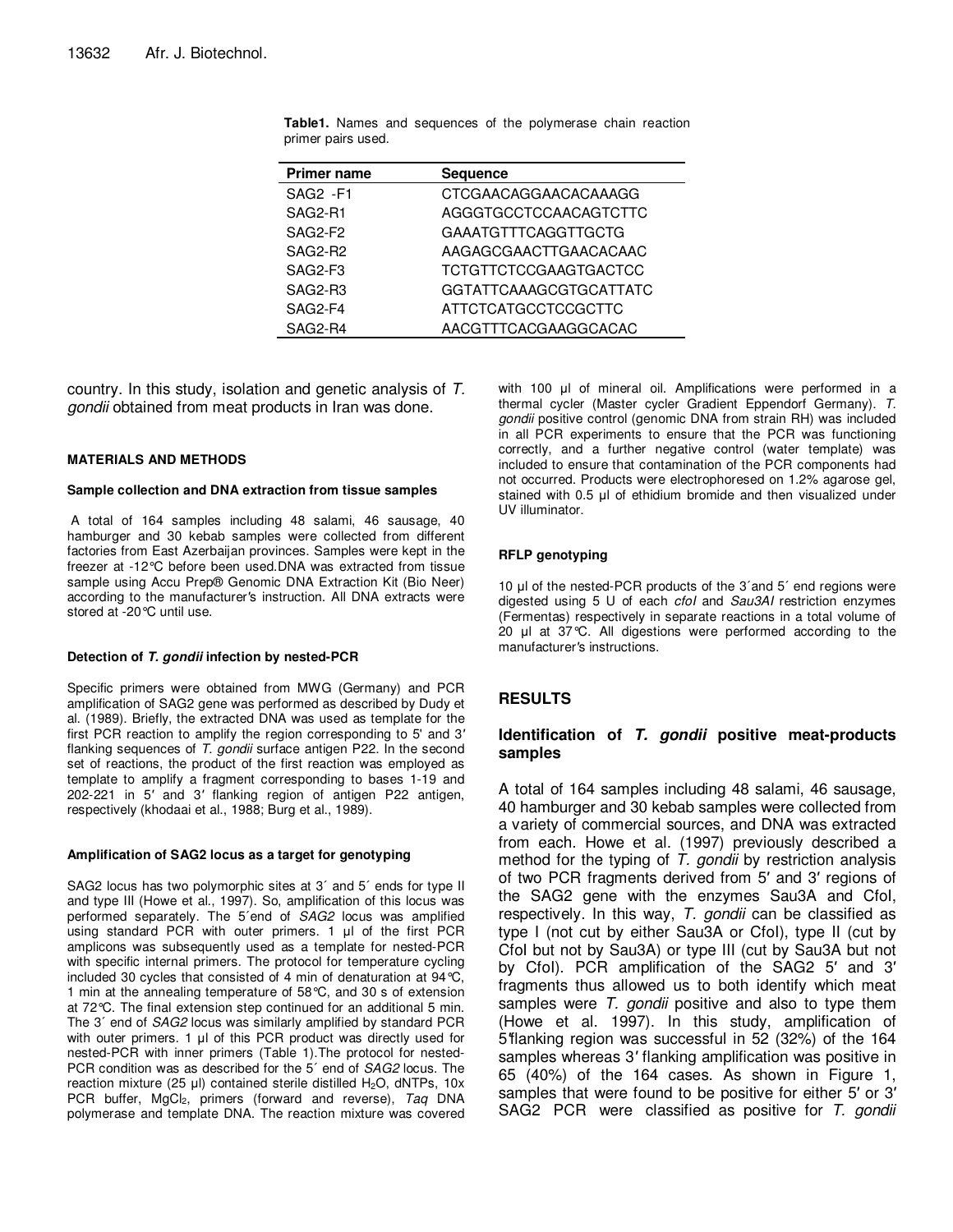



contamination. The PCR products amplified from positive samples were purified and digested with restriction enzymes in order to determine the SAG2 type of the contaminating parasite. Any sample found to be positive for only one fragment was re-amplified in order to confirm status, and only samples found positive for both fragments were pursued further for genotyping. In this way, 56 of the 164 meat samples (34%) were found to be contaminated with  $T.$  gondii, including 15 of the salami samples, 13 of the sausage sample; 14 of the hamburger and 30 of the kebab samples (Table 2).

## **SAG2 typing of T. gondii contaminated meat products samples**

In order to determine the SAG2 type of contaminating parasite, the SAG2 PCR products were restricted and their type determined according to the restriction pattern observed after separation by agarose gel electrophoresis. This RFLP analysis revealed that none of the samples were cut with specific enzymes therefore they were classified as genotype I (Figure 2).

## **DISCUSSION**

One-third of the human world population is infected with the protozoan parasite T. gondii, (kijlstra et al., 2008). High prevalence of toxoplasmosis has been shown among animals which are raised for meat production; therefore undercooked meats are an important risk factor for transmission of toxoplasmosis (Ergin et al., 2009). This is the first report of the detection of  $T$ . gondii by the PCR technique in meat and meat products in Iran. Since this molecular method detects DNA of parasite in samples and unable to distinguish viable from non-viable parasites (Holliman et al., 1994), the results obtained do not indicate the presence of a living T. gondii in samples. However, it is well known that cyst forms of the parasite may survive several weeks between 1 and 4°C and can be inactivated only in the processes over 67°C or below - 12°C (Aspinall et al., 2002). In our study, 40 meatproducts samples (24.3%) including 8 salami, 9 sausage, 6 hamburger and 17 kebab samples were contaminated with T. gondii. Our results are consisted with several previous reports. A recent study in Turkey (Ergin et al., 2009) confirmed the presence of T. gondii in slaughtered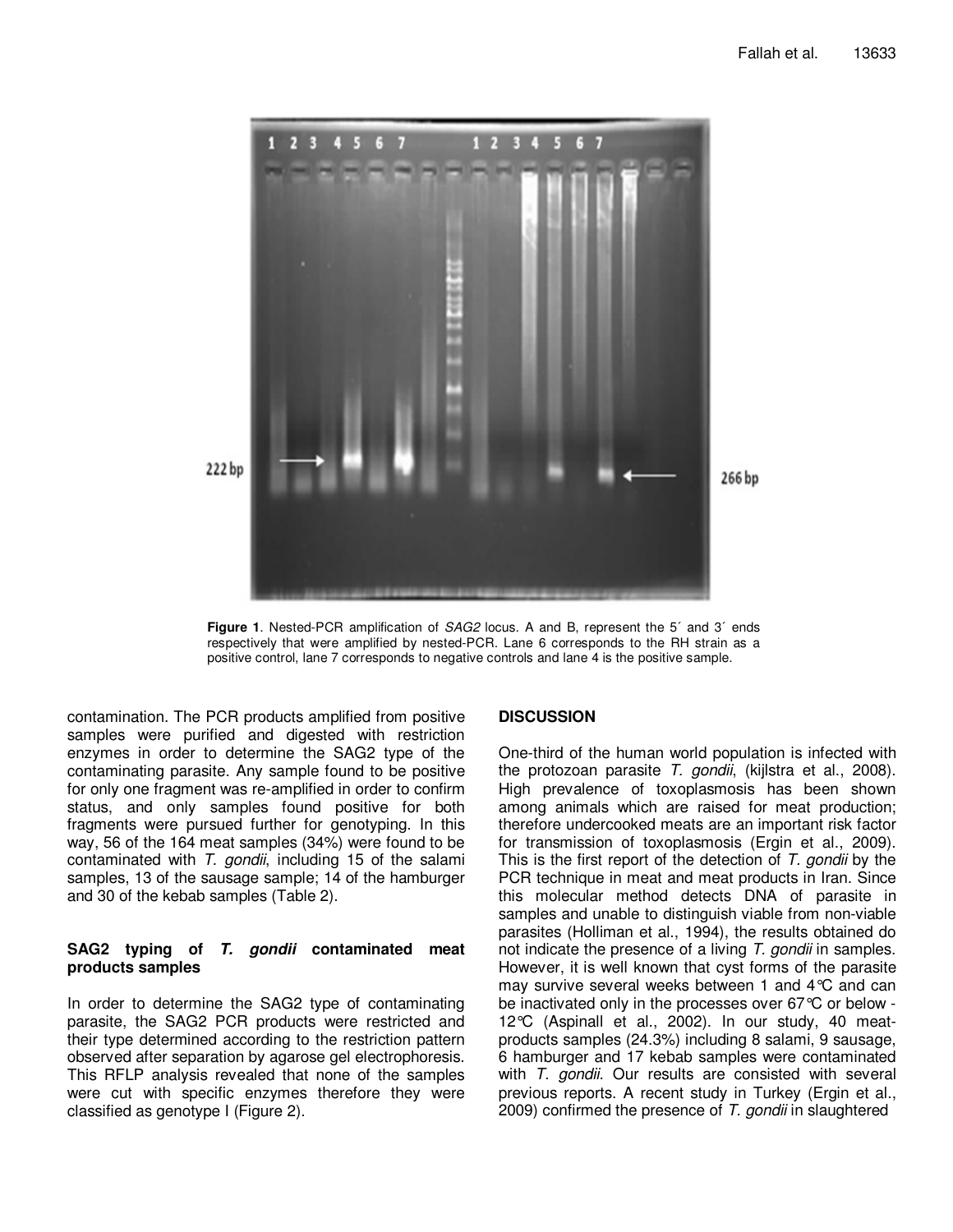| Meat product | Number of<br>sample studied | Number of PCR<br>positive sample | Type of SAG2 | Number of SAG2 type II<br>and III samples |
|--------------|-----------------------------|----------------------------------|--------------|-------------------------------------------|
| Salami       | 48                          |                                  |              |                                           |
| Sausage      | 46                          |                                  |              |                                           |
| Hamburger    | 40                          |                                  |              |                                           |
| Kebab        | 30                          |                                  |              |                                           |

**Table 2.** Genotypes of T. gondii samples detected in meat products from North West of Iran.



**Figure 2.** PCR-RFLP analysis of the 3´and 5´end flanking region of SAG2 locus. The 3´ end of SAG2 locus was digested with cfo1 (lane 1). The 5' end of SAG2 locus was digested with Sau3AI (lane 4); lanes 2 and 5, undigested sample. No digestion occurred in the 5´ and 3´ end, which indicates the presence of a type I genotype. In this type,,3<sup>o</sup> and 5<sup>o</sup> ends of SAG2 locus resisted cleavage of cfo1 and Sau3AI, respectively. Lane 3 corresponds to the DNA molecular weight marker (100 bp DNA ladder).

animals and commercially-available uncooked meat products. Warnekulasuriya et al. (1998) detected one viable T. gondii in 67 cured meat samples, including dried and semi-dried sausages and hams in UK. Another similar study by Aspinall et al. (2002) showed that 27 meats sample were T. gondii positive by PCR detection and determined a much higher level of contamination (38%). Da silva et al. (2005) also reported that T. gondii DNA was found in 19 (27.14%) of 70 sausage samples examined. These findings may be related to various prevalence of infection in meat-producing animals or

different eating habits. Only few studies reported genotypes of T. gondii from meat and meat products. Aspinall et al. (2002) reported that 34% samples were positive for T. gondii DNA among meat products with 85% SAG2 type I samples and 15% mixed SAG2 type I + II samples. In a study that was conducted by Dubey et al. (2002), the presence of type I and type III T. gondii in brain and heart samples of poultry from Brazil was reported .The difference in these results is due to genetic distribution of T. gondii in different geographic regions. In this work, no type II and III strains were found, and type I